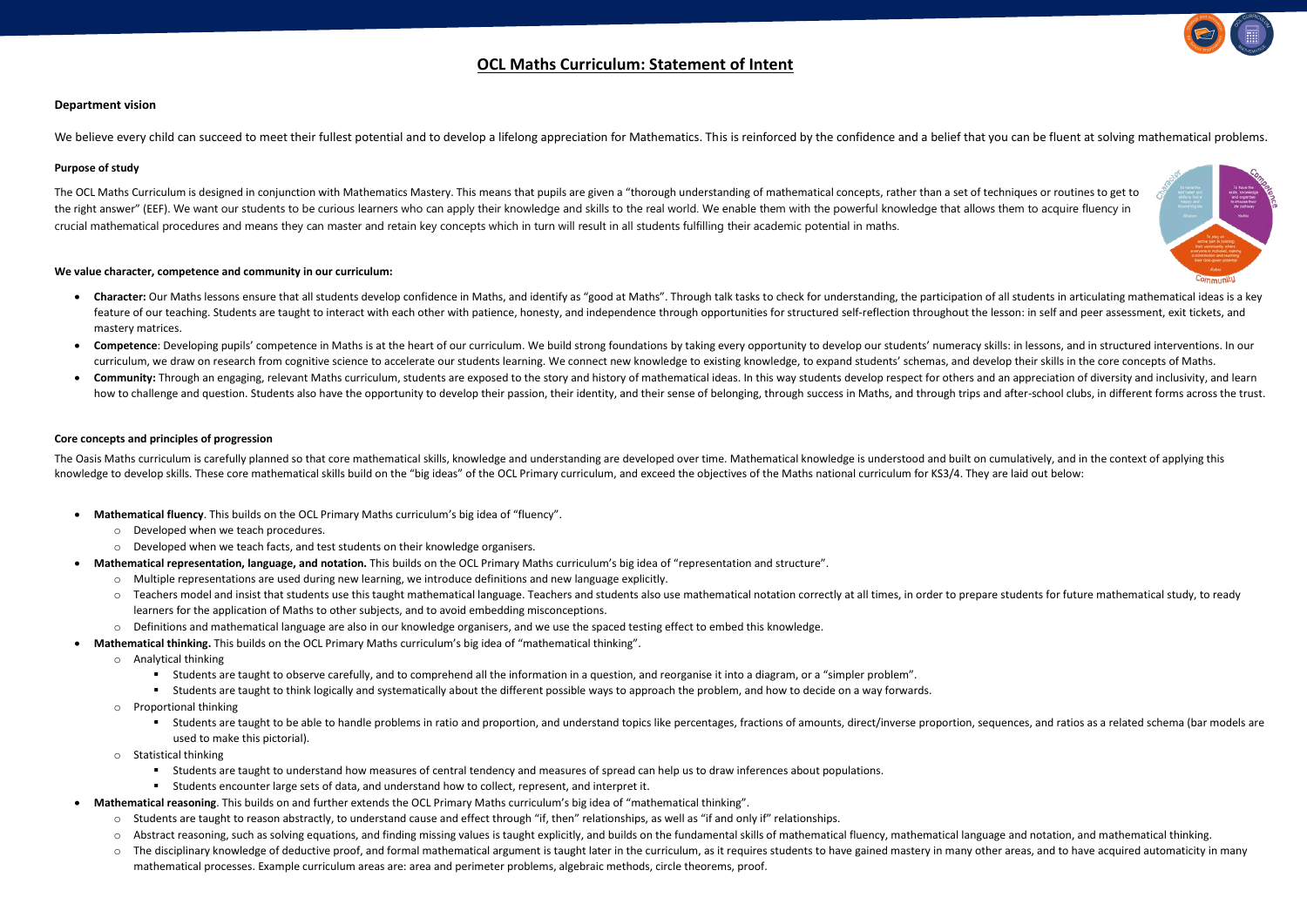### • **Problem-solving.**

- o Students are taught to experiment and form hypotheses.
- o Students are also taught explicit problem-solving techniques, like 'drawing a picture', asking a related simpler problem, and "trying out numbers".
- o Students are shown typical problems and taught to relate unseen problems to those they have encountered before.
- **Conceptual understanding**. This builds on the OCL Primary Maths curriculum's big idea of "variation".
	- o Conceptual understanding is developed by showing examples and non-examples, by having students articulate their knowledge, and by activating prior knowledge and embedding new knowledge in these contexts, so that students are supported to create connected schemas in their minds.

### **Aims and Outcomes**

The aim of our curriculum is to inspire in our students a love of Maths, and a confidence in applying it in their lives. We want our students to understand the history of our subject as one which has developed over millenn endeavour, and which is embedded in every facet of our civilisation. We also want our students to identify as being "good" at Maths, and feel confident in applying the ideas they have learnt to any field or pursuit they en

Through our carefully sequenced and ambitious curriculum we intend that our students will be able to:

- 1. Develop fluency in the fundamentals of mathematics, including through varied and frequent practice with increasingly complex problems over time, so that pupils develop conceptual understanding and the ability to recall knowledge rapidly and accurately.
- 2. Reason mathematically by following a line of enquiry, conjecturing relationships and generalisations, and developing an argument, justification or proof using mathematical language
- 3. Solve problems by applying their mathematics to a variety of routine and non- routine problems with increasing sophistication, including breaking down problems into a series of simpler steps and persevering in seeking s

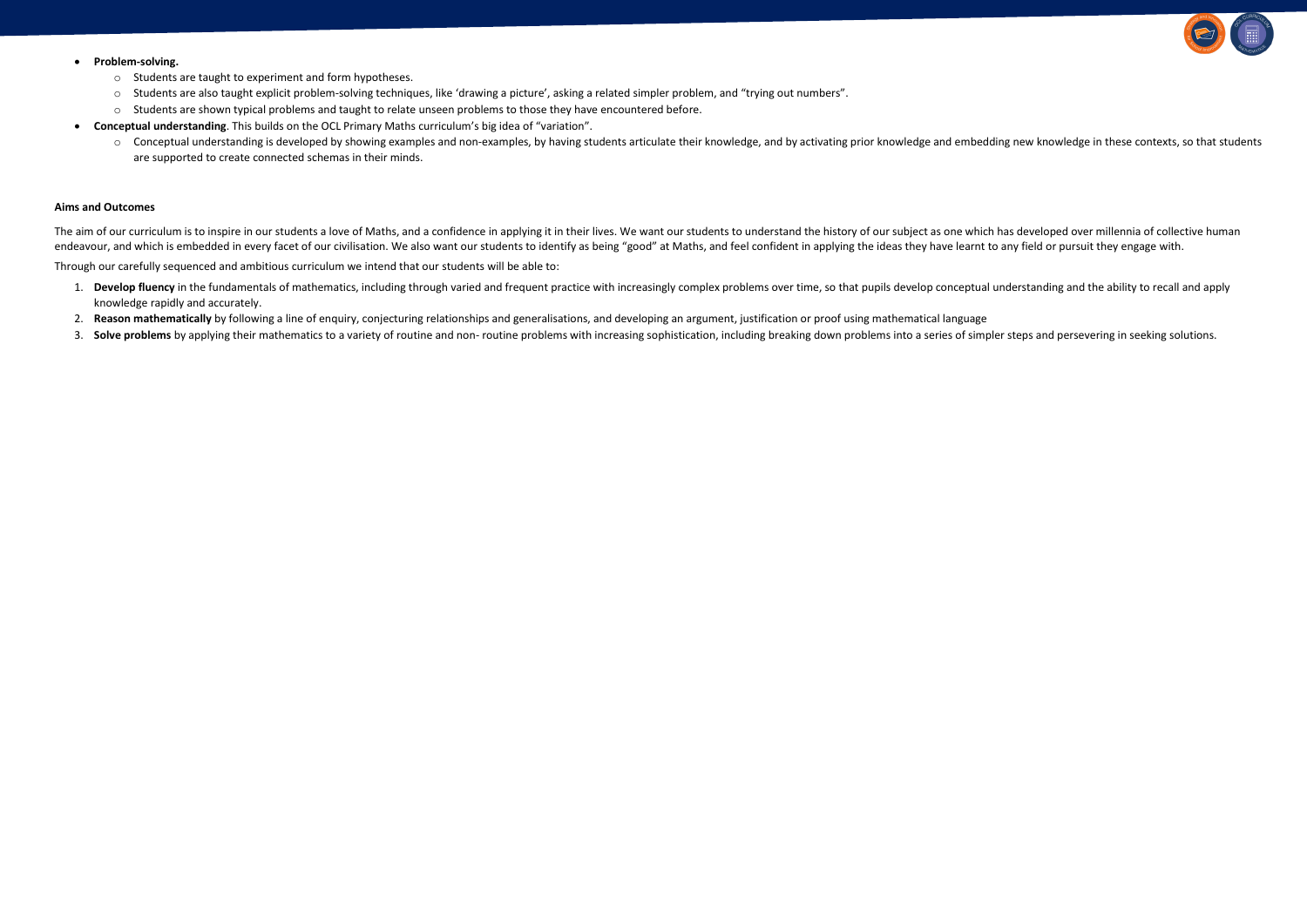# **OCL MATHS LONG TERM PLAN**

### **YEAR 7 (MATHS MASTERY 2021/22 SoL)**

In this year we reinforce and build on the knowledge and skills students have developed in the primary curriculum, and begin to extend the big ideas from the Primary curriculum into our core concepts. In Autumn 1, we use **multiple representations** to build **conceptual understanding** of number and number properties in students schemas. Moving through to Autumn 2, for many students this is the first time they will be introduced to algebra formally. In their Primary education they will have seen and understood the idea of a "missing number" or "unknown", and may have seen inequality signs, but tier 2 and tier 3 language like "co-efficient, variable, equation, inequality, expression, term, constant" will be new, so careful attention to modelling **mathematical language and notation**, and a focus on building **fluency** in basic algebra skills will be crucial. Moreover, a **conceptual understanding** of algebra as a generalised version of arithmetic will develop by building on the work done in Autumn 1. In Spring 1 and Spring 2 students learn about Geometry for the first time at Secondary. They build on their understanding of shape, space, and basic transformations to understand more formal ideas like the Cartesian plane. In this term students will properly encounter many of the of the higher-level core concepts like **mathematical reasoning** and **problem-solving**. In Summer 1, students build on the **conceptual understanding** that was built in Y7 Autumn 1 to develop **fluency** in operations on fractions. Finally, in Summer 2, students' **mathematical thinking** is focused on, as students are required to **think proportionally** in different scenarios, and with different **mathematical language and notation**.

| Autumn 1                              | <b>Autumn 2</b>                               | Spring 1                            | Spring 2                          | Summer 1                                | Summer 2                           |
|---------------------------------------|-----------------------------------------------|-------------------------------------|-----------------------------------|-----------------------------------------|------------------------------------|
| <b>Topic: Making generalisations</b>  | <b>Topic: Making generalisations</b>          | <b>Topic: 2D Geometry</b>           | <b>Topic: The Cartesian plane</b> | <b>Topic: Fractions</b>                 | <b>Topic: Ratio and proportion</b> |
| about the number system (1)<br>Number | about the number system (2)<br><b>Algebra</b> | Geometry                            | <b>Geometry</b>                   | <b>Number</b>                           | <b>Ratio and Proportion</b>        |
| Knowledge and skills covered:         | Knowledge and skills covered:                 | Knowledge and skills covered:       | Knowledge and skills covered:     | Knowledge and skills covered:           | Knowledge and skills covered:      |
| Unit $1$ – numbers and numerals       | Unit $5$ – positive and negative<br>numbers   | Unit $7$ – angles                   | Unit $10 - co-ordinates$          | Unit 13 - prime factor<br>decomposition | Unit $15 - ratio$                  |
| Unit $2 - axioms$ and arrays          |                                               | Unit 8 - classifying 2D shapes      | Unit $11 -$ area of 2D shapes     |                                         | Unit 16 - percentages              |
|                                       | Unit $6$ – expressions, equations,            |                                     |                                   | Unit 13 - equivalent fractions          |                                    |
| Unit 3 – factors and multiples        | inequalities                                  | Unit 9 - constructing triangles and | Unit 12 - transforming 2D figures |                                         |                                    |
|                                       |                                               | quadrilaterals                      |                                   | Unit $14$ – all operations acting on    |                                    |
| Unit $4$ – order of operation         |                                               |                                     |                                   | fractions                               |                                    |
|                                       |                                               |                                     |                                   |                                         |                                    |
|                                       |                                               |                                     |                                   |                                         |                                    |
|                                       |                                               |                                     |                                   |                                         |                                    |
|                                       |                                               |                                     |                                   |                                         |                                    |
|                                       |                                               |                                     |                                   |                                         |                                    |
|                                       |                                               |                                     |                                   |                                         |                                    |
|                                       |                                               |                                     |                                   |                                         |                                    |

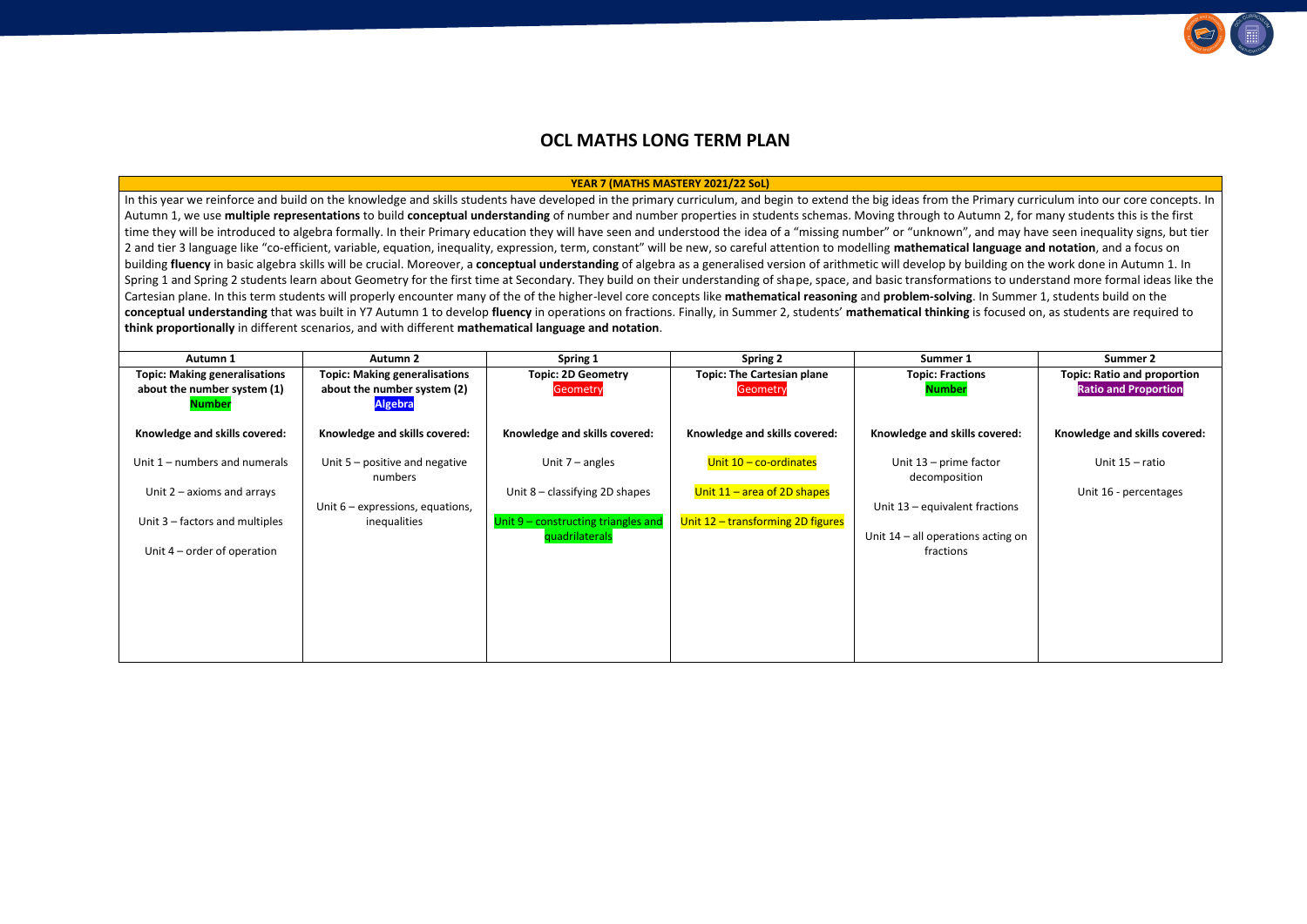### **YEAR 8 (MATHS MASTERY 2021/22 SoL)**

In year 8, we build on the strong foundations of **fluency** and **conceptual understanding** built in Y7 to explore some of the more advanced core concepts, and brand-new mathematical ideas. In Autumn 1, students explore sequences, and develop their **conceptual understanding** of algebra as a generalised arithmetic, by understanding how to algebraically describe the number sequences they encountered in their Primary education. Later in the half term, students build on the fluency in algebra they built in Y7 Autumn 2 to *form* and solve equations and inequalities, and in doing so build their **mathematical reasoning**, and **problem-solving** abilities. In Autumn 2, students' schemas around algebra are extended to include geometric interpretations of the equations they have been solving so far. This unit is also an application of the knowledge they have about the cartesian plane from Y7 Spring 2. In teaching students how to link these ideas, **mathematical language, representation and notation** will be crucial, as will a **conceptual understanding** of graphs as an infinity of individual coordinates. In Spring 1, students revisit the core concept of **proportional thinking** (from Y7 Summer 2), and apply the knowledge about graphs they have just learned in Y8 Autumn 2, to come to develop their **mathematical reasoning** in the arena of direct and inverse proportion. As with many units concerning ratio and proportion, fluency in the fundamental skills will be an important 'barrier to entry'. To support with this, the use of **multiple representations**, a focus on **mathematical language**, to build **conceptual** understanding will be important to teaching. In Spring 2, students encounter the curriculum area of probability and statistics for the first time in their lives. This is no longer covered in the Primary curriculum, and therefore, an extreme clarity in the **mathematical language** we introduce will be crucial to developing strong foundational understanding. Finally, in Summer 1 and Summer 2, students build on the 2 half-terms of geometry they learned in Y7, deepening their **fluency** and **mathematical thinking**, and extending these ideas to yet more formal contexts. This term will be an important term in developing students **problem-solving** skills, and supporting students to present their work in a way that supports clarity in their **mathematical reasoning.**

| Autumn 1                                                                                                                                     | <b>Autumn 2</b>                                                                                                                                                | Spring 1                                                                                            | <b>Spring 2</b>                                                                                                                                       | Summer 1                                                                                                        | Summer 2                                                                                                       |
|----------------------------------------------------------------------------------------------------------------------------------------------|----------------------------------------------------------------------------------------------------------------------------------------------------------------|-----------------------------------------------------------------------------------------------------|-------------------------------------------------------------------------------------------------------------------------------------------------------|-----------------------------------------------------------------------------------------------------------------|----------------------------------------------------------------------------------------------------------------|
| <b>Topic: Equations and inequalities</b><br>Number + Algebra                                                                                 | <b>Topic: Graphs</b><br><b>Algebra</b>                                                                                                                         | <b>Topic: Proportional Reasoning</b><br><b>Ratio and Proportion</b>                                 | <b>Topic: Representations and</b><br>reasoning with data<br><b>Probability &amp; Statistics</b>                                                       | <b>Topic: Angles</b><br><b>Geometry</b>                                                                         | Topic: Area, volume and surface<br>area<br><b>Geometry</b>                                                     |
| Knowledge and skills covered:                                                                                                                | Knowledge and skills covered:                                                                                                                                  | Knowledge and skills covered:                                                                       | Knowledge and skills covered:                                                                                                                         | Knowledge and skills covered:                                                                                   | Knowledge and skills covered:                                                                                  |
| Unit $1 -$ Sequences<br>Unit 2 - Forming and Solving<br>Equations<br>Unit $3$ – forming and solving<br>inequalities                          | Unit 4 – linear graphs and identify<br>key features of linear graphs<br>Unit $5 -$ accuracy and estimation<br>Unit 13 - Prime factor<br>decomposition (year 7) | Unit $6$ – ratio<br>Unit 7 - Real life graphs and rate<br>Unit 8 – direct and inverse<br>proportion | Unit 9 - univariate data (construct<br>and interpret charts and graphs,<br>mean, mode, median, range)<br>Unit 10 - bivariate data (scatter<br>graphs) | Unit $11$ – angles in parallel lines<br>and polygons<br>Unit 12 - transformation (year 7)<br>Unit 12 - bearings | Unit 13 – circles and composite<br>shapes<br>Unit $14$ – volume of prisms<br>Unit 15 - surface area of prisms. |
| *NB: The sequences unit here<br>should cover everything needed<br>on the KS3 curriculum, as the Y9<br>unit was removed due to<br>repetition. |                                                                                                                                                                |                                                                                                     |                                                                                                                                                       |                                                                                                                 |                                                                                                                |

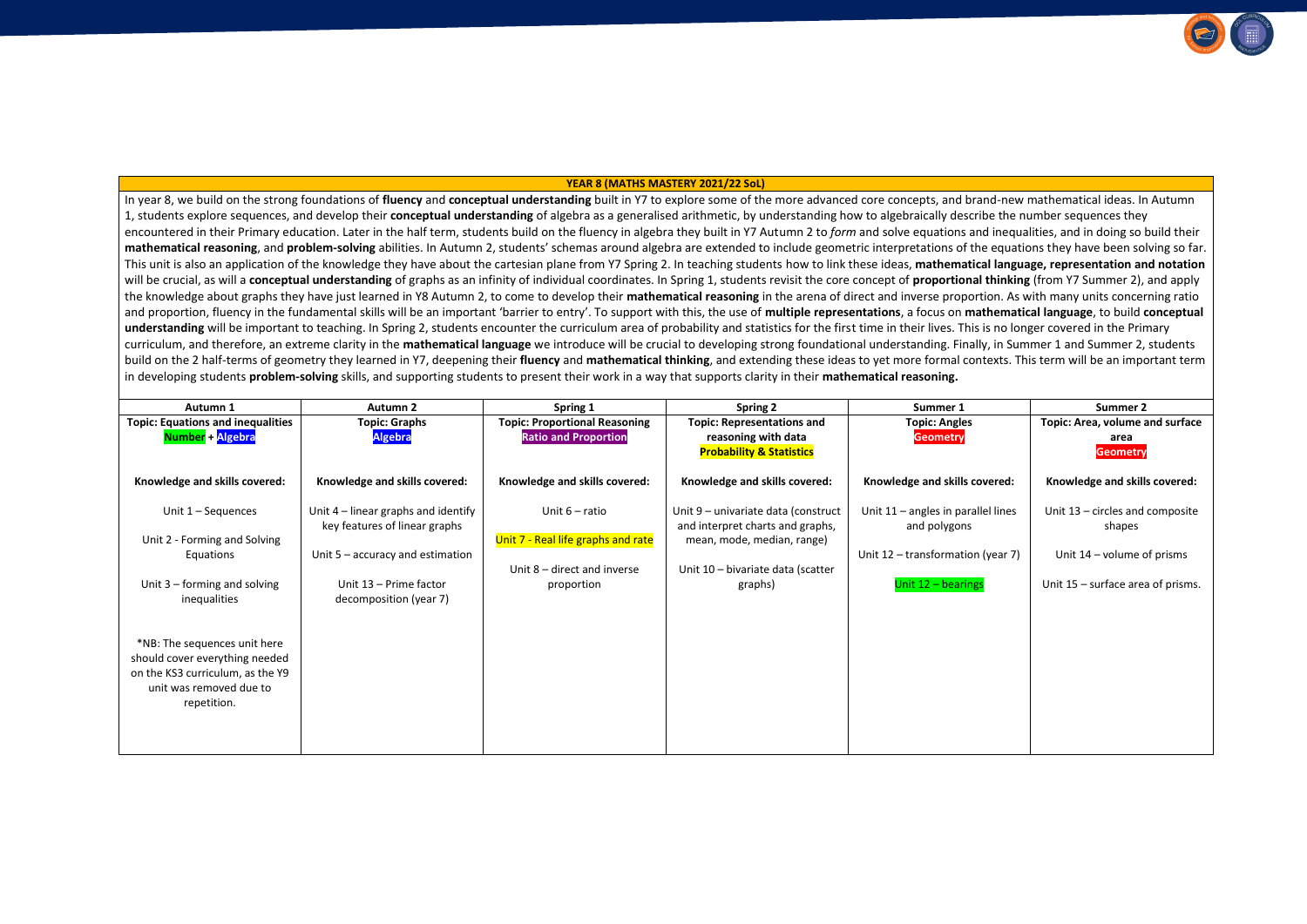### **YEAR 9 (OCL SoL 2021-22)**

In year 9, students have spent 2 years developing a **conceptual understanding** of many of the central ideas in number, algebra, and ratio, as well as **fluency** in many of the skills necessary to achieve at KS4. This vear, this knowledge and these skills are utilised to explore more advanced and 'exotic' areas of Mathematics, as students prepare to begin studying the formal Mathematics of GCSE Maths next year. In Autumn 1, students are exposed to a variety of curriculum areas which cement their **fluency** and **conceptual understanding** in preparation for the more advanced ideas in the rest of Y9. In Autumn 2, students' understanding of algebra is deepened and extended as they reason with purely abstract ideas, including changing the subject, and algebraic factorisation. In this half term, **mathematical thinking** and **mathematical reasoning** feature prominently. These algebraic ideas are built on in Spring 2, when graphs are studied as an alternative **representation** of the equations and inequalities they have come to manipulate **fluently**. In Spring 1, and Summer 1, students' build on the large maps of geometry knowledge they have built over their education to encounter more nuanced **problem-solving** in spring 1, including forming and solving equations, before brand new ideas are introduced in Trigonometry. Students need to **reason mathematically** and have a **fluent, conceptual**  understanding of many previous areas of the curriculum to access this well – including congruence and similarity from Y9 Spring 1, equations and algebraic manipulation from Y9 Autumn 2, and on all occasions before that as their algebraic skills developed, and number skills from across Y7 and Y8. Finally, in Summer 2, students' meet mathematical Probability for the first time. They build on their understanding of data from Y8 Spring 2 to develop a **conceptual understanding** of the difference between experimental and theoretical probability, and develop **fluency** in using the different tables and graphs which **represent** the data.

| Autumn 1                                                                                                                                                    | Autumn 2                                                                                                                       | Spring 1                                   | <b>Spring 2</b>                                            | Summer 1                                      | Summer 2                                                                                                                                |
|-------------------------------------------------------------------------------------------------------------------------------------------------------------|--------------------------------------------------------------------------------------------------------------------------------|--------------------------------------------|------------------------------------------------------------|-----------------------------------------------|-----------------------------------------------------------------------------------------------------------------------------------------|
| <b>Topic: Coordinates, Linear</b><br><b>Graphs, Proportion, and Standard</b><br><b>Form</b><br><mark>Number + Algebra</mark><br><b>Ratio and Proportion</b> | <b>Topic: Algebraic Expressions</b><br><b>Algebra</b>                                                                          | Topic: 2D geometry<br><b>Geometry</b>      | <b>Topic: Equations and Inequalities</b><br><b>Algebra</b> | <b>Topic: Trigonometry</b><br><b>Geometry</b> | <b>Topic: Statistics</b><br><b>Probability &amp; Statistics</b>                                                                         |
| Knowledge and skills covered:                                                                                                                               | Knowledge and skills covered:                                                                                                  | Knowledge and skills covered:              | Knowledge and skills covered:                              | Knowledge and skills covered:                 | Knowledge and skills covered:                                                                                                           |
| Unit 3 - Direct, Inverse Proportion                                                                                                                         | Unit 3 - forming and solving                                                                                                   | Unit 8 - Constructions                     | Unit 12 - Linear equations and                             | Unit 15 - Pythagoras                          | Unit 18 - Probability                                                                                                                   |
| Unit $1 -$ Coordinates                                                                                                                                      | inequalities (year 8)                                                                                                          | Unit 9 - Congruence and Similarity         | <b>Inequalities</b><br>Unit 13 - Simultaneous Equations    | Unit 16 - Trigonometry                        | Unit 19 - Mean from Grouped<br><b>Data</b>                                                                                              |
| Unit $2$ – Linear Graphs                                                                                                                                    | Unit 6 – Expanding and Factorising                                                                                             | Unit 10 - Triangles and<br>Quadrilaterals  | Unit 14 - Quadratic and other                              | Unit $11 -$ bearings (year 8)                 | Unit 20 - Comparing Distributions                                                                                                       |
| Unit 4 - Standard Form                                                                                                                                      | Unit 7 - Algebraic Manipulation                                                                                                | Unit $10 -$ angles in polygons<br>(year 8) | Graphs                                                     | Unit 17 - Proof                               | Unit 21 - Cumulative Frequency<br>and Box Plots                                                                                         |
|                                                                                                                                                             | *NB: Unit 5: Sequences was<br>originally here, but I have replaced<br>it with algebra recap, as<br>sequences is covered in Y8. |                                            |                                                            |                                               | *NB: We switched out scatter<br>graphs for the unit on cumulative<br>frequency and box plots, as scatter<br>graphs is a repeat from Y8. |

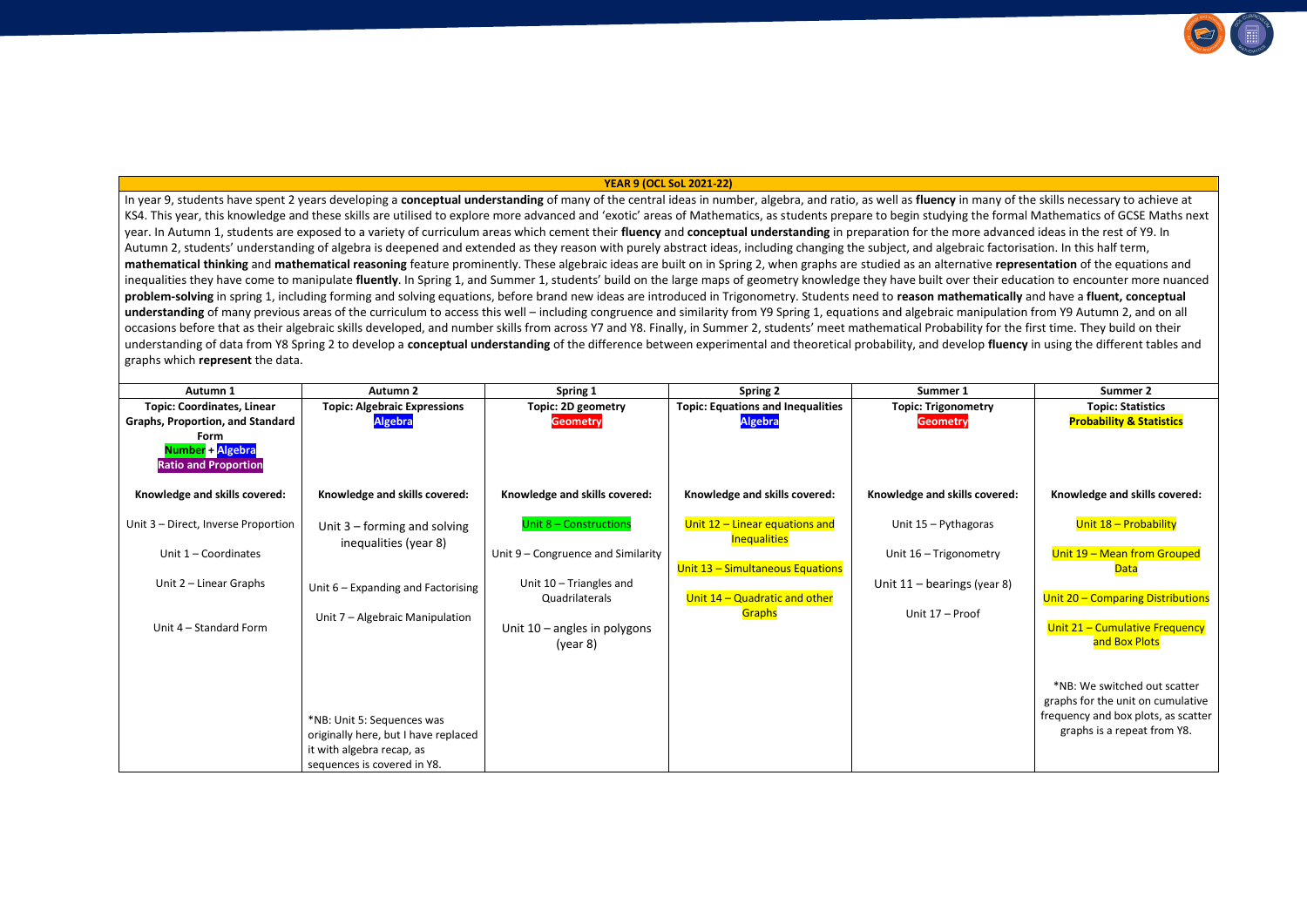### **YEAR 10 (OCL SoL 2021-22)**

In Y10, students enter the first year of formal study for their GCSE. In many schools, students have been tiered into foundation or higher according to how well they fared with the more advanced topics in Y9. For students tiers, but particularly those on the foundation tier, core knowledge and skills are revisited, to ensure that students have the fluency and conceptual understanding necessary to access the entire KS4 curriculum. Having rev knowledge and skills from KS3, students are equipped to fully explore the core concepts of mathematical thinking, mathematical reasoning, and problem-solving. This is done in every half term, as students build up to answer exam-style questions, and teachers model **mathematical language and notation** which is suitably formal for KS4.

|               | Autumn 1                                                                                                                                                                          | <b>Autumn 2</b>                                                                                                                                                  | Spring 1                                                                                                                                                                                                  | <b>Spring 2</b>                                                                                                                                                                | Summer 1                                                                                                                                                                                                           | <b>Summer 2</b>                                                                                                                                                                  |
|---------------|-----------------------------------------------------------------------------------------------------------------------------------------------------------------------------------|------------------------------------------------------------------------------------------------------------------------------------------------------------------|-----------------------------------------------------------------------------------------------------------------------------------------------------------------------------------------------------------|--------------------------------------------------------------------------------------------------------------------------------------------------------------------------------|--------------------------------------------------------------------------------------------------------------------------------------------------------------------------------------------------------------------|----------------------------------------------------------------------------------------------------------------------------------------------------------------------------------|
|               | <b>Topic: Number</b><br><b>Number</b>                                                                                                                                             | <b>Topic: Algebra</b><br><b>Algebra</b>                                                                                                                          | <b>Topic: Percentages and probability</b><br><b>Number + Probability &amp; Statistics</b>                                                                                                                 | <b>Topic: Geometry</b><br>Geometry                                                                                                                                             | <b>Topic: Similarity</b><br><b>Ratio and Proportion</b><br>+ Geometry                                                                                                                                              | <b>Topic: Data handling</b><br><b>Probability &amp; Statistics</b>                                                                                                               |
| FOUNDATION    | Knowledge and skills covered:<br>Unit $1$ – factors, multiples and<br>primes<br>Unit $2$ – powers and roots<br>Unit $3$ – indices<br>Unit 4 - standard form<br>Unit 6 - sequences | Knowledge and skills covered:<br>Unit 6 - algebra (KS3 review)<br>Unit $7 -$ quadratics<br>Unit 8 - quadratic graphs<br>Unit 9 - simultaneous equations          | Knowledge and skills covered:<br>Unit 10 - fractions, decimals and<br>percentages<br>Unit $11$ – percentages<br>Unit 12 - probability, sets and<br>Venn diagrams                                          | Knowledge and skills covered:<br>Unit 13 - transformations<br>Unit $14 - 2D$ shapes including circle<br>geometry<br>Unit $15 - 3D$ shapes<br>Unit 16 - volume and surface area | Knowledge and skills covered:<br>Unit 17 - ratio review<br>Unit 18 - compound measure and<br>direct and indirect proportion<br>Unit 19 - Pythagoras' Theorem<br>review<br>Unit 20 - similarity and<br>Trigonometry | Knowledge and skills covered:<br>Unit 21 - averages and range<br>Unit 22 - data collection and<br>sampling<br>Unit 23 - presenting data including<br>scatter graphs              |
| <b>HIGHER</b> | <b>Topic: Number</b><br><b>Number</b><br>Knowledge and skills covered:<br>Unit $1$ – powers and roots<br>Unit 2 - surds and irrational<br>numbers                                 | <b>Topic: Algebra</b><br><b>Algebra</b><br>Knowledge and skills covered:<br>Unit $6 -$ quadratics<br>Unit $7$ – quadratic graphs<br>Unit 8 - algebraic fractions | <b>Topic: Percentages and probability</b><br><b>Number + Probability &amp; Statistics</b><br>Knowledge and skills covered:<br>Unit 10 - fractions, decimals and<br>percentages<br>Unit $11$ – percentages | <b>Topic: Geometry</b><br>Geometry<br>Knowledge and skills covered:<br>Unit 13 - transformations<br>Unit 14 – upper and lower bounds<br>Unit $15 - 2D$ shapes including circle | <b>Topic: Similarity</b><br><b>Ratio and Proportion</b><br>+ Geometry<br>Knowledge and skills covered:<br>Unit 18 - ratio review<br>Unit 19 - compound measure and<br>direct and indirect proportion               | <b>Topic: Data handling</b><br><b>Probability &amp; Statistics</b><br>Knowledge and skills covered:<br>Unit 23 - averages and range<br>Unit 24 - data collection and<br>sampling |
|               | Unit $3$ – indices<br>Unit 4 - standard form<br>Unit $5 -$ sequences<br>End of Year exam: AQA November 2020 Paper 1, 2 and 3 (FOUNDATION or HIGHER)                               | Unit 9 - simultaneous equations                                                                                                                                  | Unit 12 - probability, sets and<br>Venn diagrams                                                                                                                                                          | geometry<br>Unit $16 - 3D$ shapes<br>Unit 17 - volume and surface area                                                                                                         | Unit 20 - Pythagoras' Theorem<br>review<br>Unit 21 - similarity and<br>Trigonometry<br>Unit 22 - 3D Trigonometry and<br>Pythagoras                                                                                 | Unit 25 - presenting data including<br>scatter graphs<br>Unit 26 - further statistical<br>diagrams                                                                               |
|               |                                                                                                                                                                                   |                                                                                                                                                                  |                                                                                                                                                                                                           |                                                                                                                                                                                |                                                                                                                                                                                                                    |                                                                                                                                                                                  |